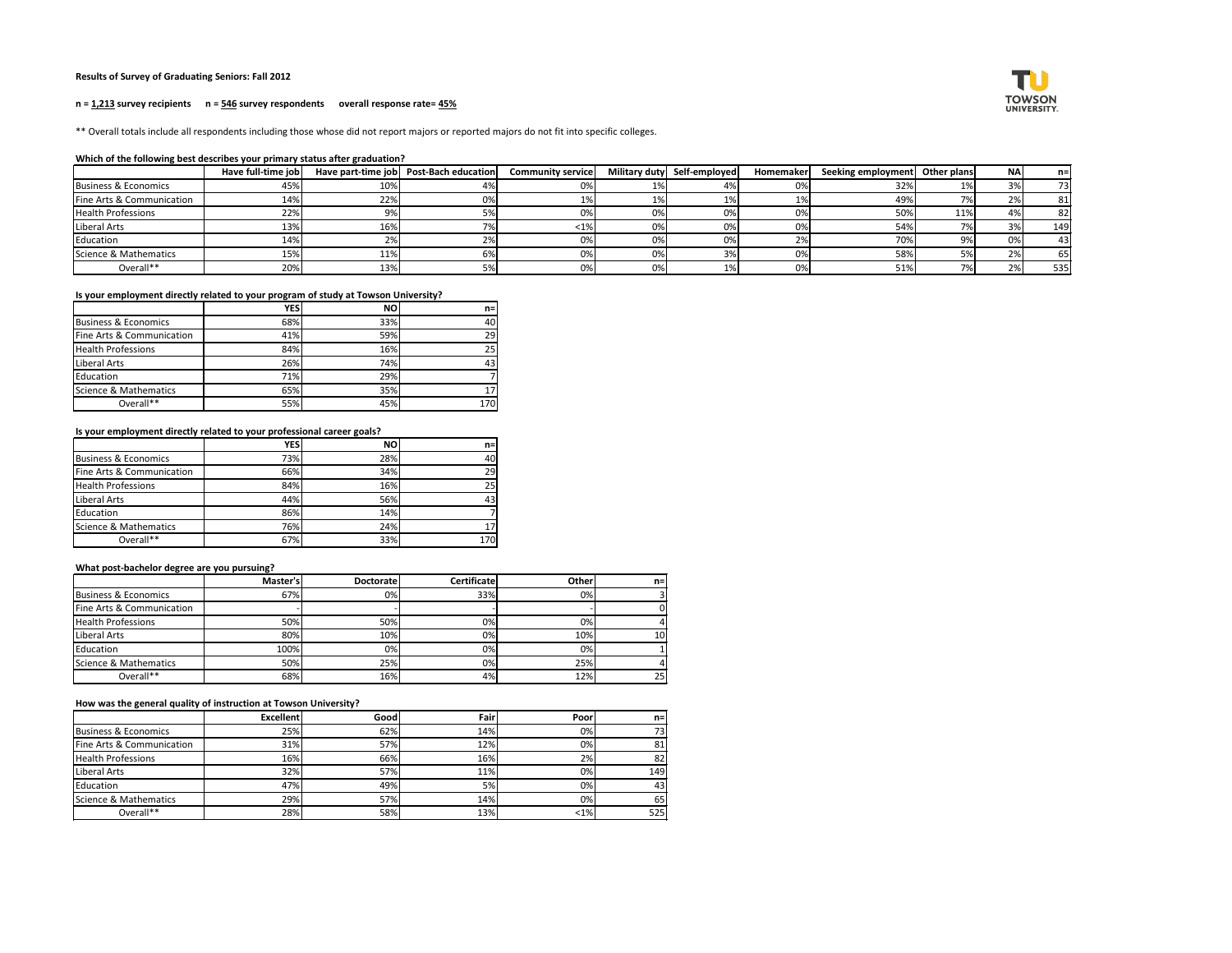# **How was the availability of classes that you need to graduate at Towson University?**

|                           | <b>Excellent</b> | Goodl | <b>Fair</b> | Poor | $n=1$ |
|---------------------------|------------------|-------|-------------|------|-------|
| Business & Economics      | 16%              | 45%   | 29%         | 10%  | 73I   |
| Fine Arts & Communication | 21%              | 48%   | 25%         | 6%   | 81    |
| <b>Health Professions</b> | 24%              | 45%   | 23%         | 7%   | 82    |
| Liberal Arts              | 18%              | 50%   | 22%         | 10%  | 149   |
| Education                 | 42%              | 49%   | 7%          | 2%   | 43    |
| Science & Mathematics     | <b>18%</b>       | 37%   | 34%         | 11%  | 65    |
| Overall**                 | 20%              | 47%   | 24%         | 8%   | 525   |

#### **Did you ever meet with a departmental faculty advisor and if so how valuable was it in general?**

|                           | <b>Excellent</b> | Goodl | Fair | Poor      | <b>Never</b> | $n=$ |
|---------------------------|------------------|-------|------|-----------|--------------|------|
| Business & Economics      | 19%              | 47%   | 23%  | 7%        | 4%           | 73   |
| Fine Arts & Communication | 40%              | 37%   | 15%  | 5%        | 4%           | 81   |
| <b>Health Professions</b> | 37%              | 37%   | 18%  | 5%        | 4%           | 82   |
| Liberal Arts              | 40%              | 30%   | 21%  | 7%        | 2%           | 149  |
| Education                 | 35%              | 35%   | 21%  | <b>7%</b> | 2%           | 43   |
| Science & Mathematics     | 34%              | 31%   | 17%  | 15%       | 3%           | 65   |
| Overall**                 | 35%              | 34%   | 20%  | 8%        | 3%           | 525  |

### **Could you identify at least three faculty or staff who could reasonably write a letter of reference for you?**

|                                 | YESI | <b>NO</b> | $n=1$ |
|---------------------------------|------|-----------|-------|
| <b>Business &amp; Economics</b> | 70%  | 30%       | 73    |
| Fine Arts & Communication       | 85%  | 15%       | 81    |
| <b>Health Professions</b>       | 82%  | 18%       | 82    |
| Liberal Arts                    | 73%  | 27%       | 149   |
| Education                       | 81%  | 19%       | 43    |
| Science & Mathematics           | 72%  | 28%       | 65    |
| Overall**                       | 77%  | 23%       | 525   |

### **Would you agree that Towson University is a place where diversity is both encouraged and respected?**

|                           | <b>Strongly Agree</b> | Agree | <b>Disagree</b> | <b>Strong Disagree</b> | $n =$           |
|---------------------------|-----------------------|-------|-----------------|------------------------|-----------------|
| Business & Economics      | 42%                   | 52%   | 4%              | 1%                     | 73 <sub>1</sub> |
| Fine Arts & Communication | 28%                   | 65%   | 6%              | 0%                     | 81              |
| <b>Health Professions</b> | 34%                   | 56%   | 9%              | $1\%$                  | 82              |
| Liberal Arts              | 32%                   | 60%   | 7%              | $1\%$                  | 149             |
| Education                 | 35%                   | 63%   | 2%              | 0%                     | 43              |
| Science & Mathematics     | 31%                   | 65%   | 5%              | 0%                     | 65              |
| Overall**                 | 33%                   | 61%   | 6%              | $1\%$                  | 523             |

# **Are you completing your Towson University degree as quickly as you had planned?**

|                                 | YES | <b>NO</b> | $n=1$ |
|---------------------------------|-----|-----------|-------|
| <b>Business &amp; Economics</b> | 38% | 62%       | 73    |
| Fine Arts & Communication       | 41% | 59%       | 81    |
| <b>Health Professions</b>       | 44% | 56%       | 82    |
| Liberal Arts                    | 43% | 57%       | 149   |
| Education                       | 58% | 42%       | 43    |
| Science & Mathematics           | 48% | 52%       | 65    |
| Overall**                       | 44% | 56%       | 523   |

### **Did Towson University do anything to significantly delay your progress to graduation, and if so how many semesters were you delayed from graduating?**

|                           | <b>No</b> | 1-2 terms | 3-4 terms | 4+ terms | $n=1$ |
|---------------------------|-----------|-----------|-----------|----------|-------|
| Business & Economics      | 49%       | 47%       | 4%        | $0\%$    | 73I   |
| Fine Arts & Communication | 59%       | 36%       | 0%        | 5%       | 81    |
| <b>Health Professions</b> | 56%       | 39%       | 5%        | 0%       | 82    |
| Liberal Arts              | 60%       | 37%       | 1%        | $1\%$    | 149   |
| <b>Education</b>          | 72%       | 28%       | 0%        | 0%       | 43I   |
| Science & Mathematics     | 58%       | 37%       | 3%        | 2%       | 65    |
| Overall**                 | 58%       | 38%       | 2%        | $1\%$    | 523   |